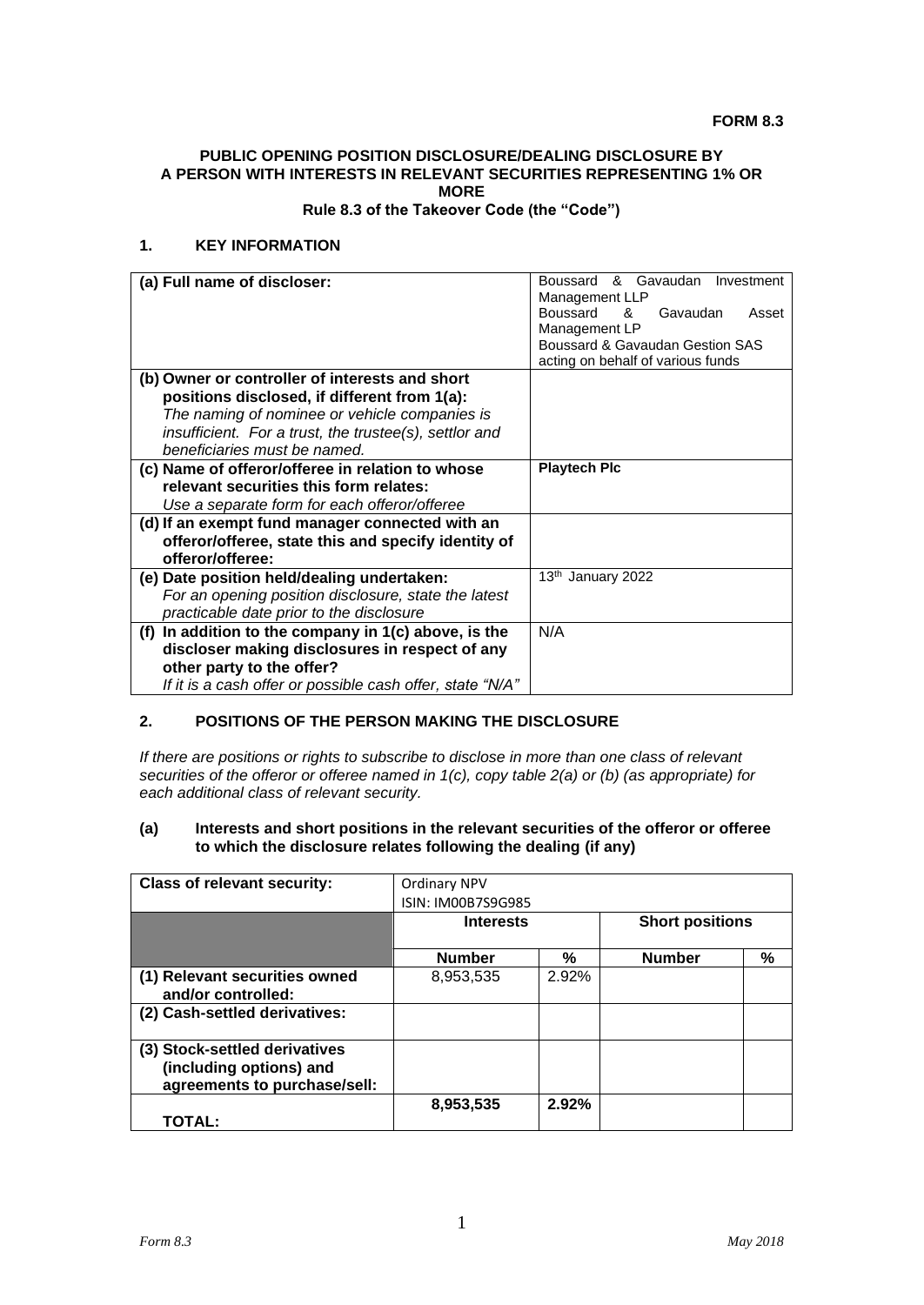*All interests and all short positions should be disclosed.*

*Details of any open stock-settled derivative positions (including traded options), or agreements to purchase or sell relevant securities, should be given on a Supplemental Form 8 (Open Positions).*

# **(b) Rights to subscribe for new securities (including directors' and other employee options)**

| Class of relevant security in relation to<br>which subscription right exists:  |  |
|--------------------------------------------------------------------------------|--|
| Details, including nature of the rights<br>concerned and relevant percentages: |  |

# **3. DEALINGS (IF ANY) BY THE PERSON MAKING THE DISCLOSURE**

*Where there have been dealings in more than one class of relevant securities of the offeror or offeree named in 1(c), copy table 3(a), (b), (c) or (d) (as appropriate) for each additional class of relevant security dealt in.*

*The currency of all prices and other monetary amounts should be stated.*

# **(a) Purchases and sales**

| <b>Class of relevant</b><br>security | <b>Purchase/sale</b> | Number of<br>securities | Price per unit |
|--------------------------------------|----------------------|-------------------------|----------------|
| Ordinary NPV                         | Sale                 | 1.607                   | 711.50         |
| Ordinary NPV                         | Sale                 | 44.200                  | 708.51         |

### **(b) Cash-settled derivative transactions**

| <b>Class of</b><br>relevant<br>security | <b>Product</b><br>description<br>e.g. CFD | Nature of dealing<br>e.g. opening/closing a<br>long/short position,<br>increasing/reducing a<br>long/short position | Number of<br>reference<br>securities | Price per<br>unit |
|-----------------------------------------|-------------------------------------------|---------------------------------------------------------------------------------------------------------------------|--------------------------------------|-------------------|
|                                         |                                           |                                                                                                                     |                                      |                   |

### **(c) Stock-settled derivative transactions (including options)**

### **(i) Writing, selling, purchasing or varying**

| <b>Class</b> | <b>Product</b> | Writing,     | <b>Number</b> | <b>Exercise</b> | Type      | <b>Expiry</b> | <b>Option</b> |
|--------------|----------------|--------------|---------------|-----------------|-----------|---------------|---------------|
| οf           | description    | purchasing,  | οf            | price           | e.g.      | date          | money         |
| relevant     | e.g. call      | selling,     | securities    | per unit        | American, |               | paid/         |
| security     | option         | varying etc. | to which      |                 | European  |               | received      |
|              |                |              | option        |                 | etc.      |               | per unit      |
|              |                |              | relates       |                 |           |               |               |
|              |                |              |               |                 |           |               |               |
|              |                |              |               |                 |           |               |               |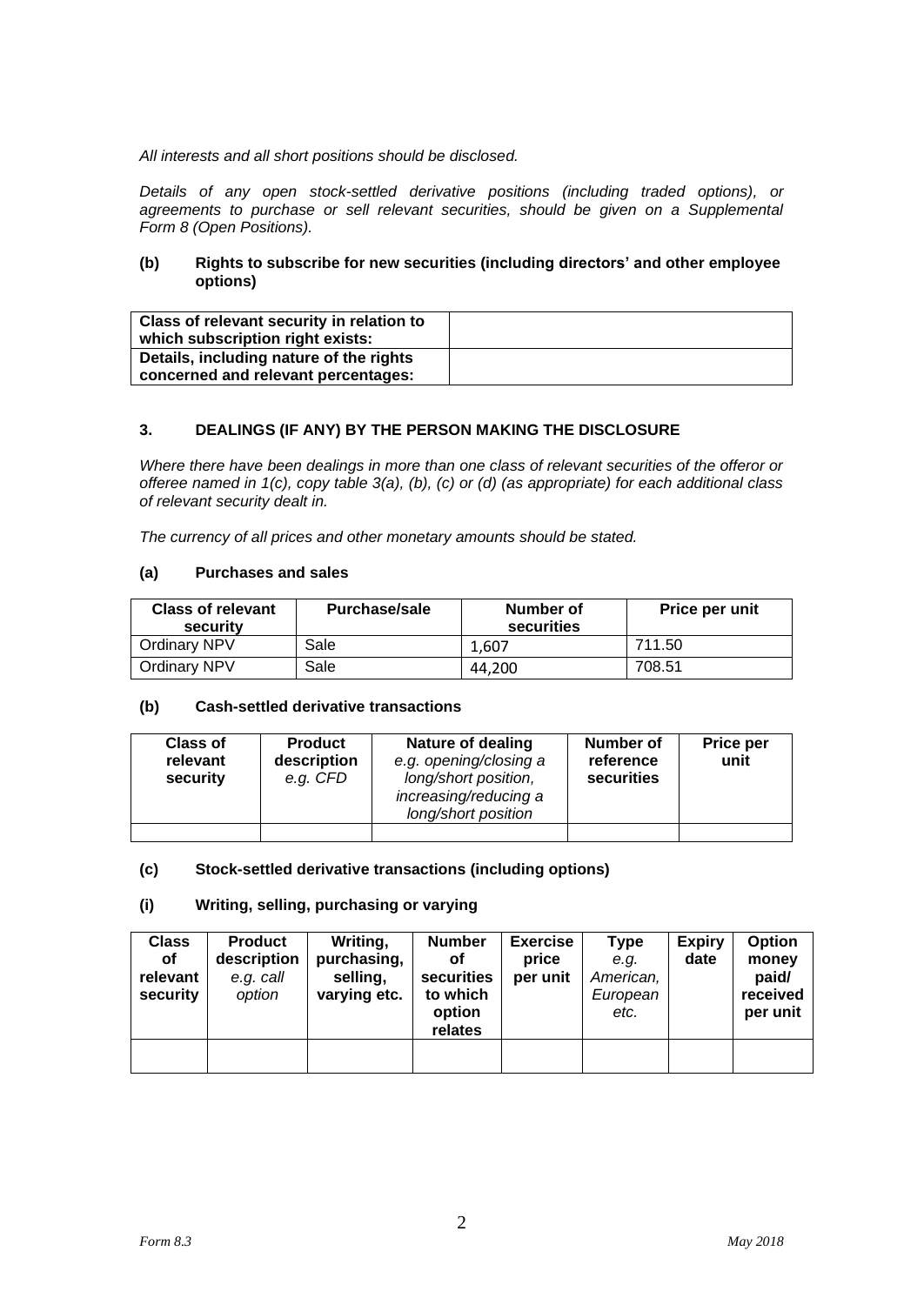# **(ii) Exercise**

| <b>Class of</b><br>relevant<br>security | <b>Product</b><br>description<br>e.g. call option | Exercising/<br>exercised<br>against | Number of<br>securities | <b>Exercise price</b><br>per unit |
|-----------------------------------------|---------------------------------------------------|-------------------------------------|-------------------------|-----------------------------------|
|                                         |                                                   |                                     |                         |                                   |

### **(d) Other dealings (including subscribing for new securities)**

| <b>Class of relevant</b> | Nature of dealing             | <b>Details</b> | Price per unit (if |
|--------------------------|-------------------------------|----------------|--------------------|
| security                 | e.g. subscription, conversion |                | applicable)        |
|                          |                               |                |                    |

#### **4. OTHER INFORMATION**

### **(a) Indemnity and other dealing arrangements**

**Details of any indemnity or option arrangement, or any agreement or understanding, formal or informal, relating to relevant securities which may be an inducement to deal or refrain from dealing entered into by the person making the disclosure and any party to the offer or any person acting in concert with a party to the offer:** *Irrevocable commitments and letters of intent should not be included. If there are no such agreements, arrangements or understandings, state "none"*

**none**

### **(b) Agreements, arrangements or understandings relating to options or derivatives**

**Details of any agreement, arrangement or understanding, formal or informal, between the person making the disclosure and any other person relating to:**

- **(i) the voting rights of any relevant securities under any option; or**
- **(ii) the voting rights or future acquisition or disposal of any relevant securities to which any derivative is referenced:**

*If there are no such agreements, arrangements or understandings, state "none"*

**none**